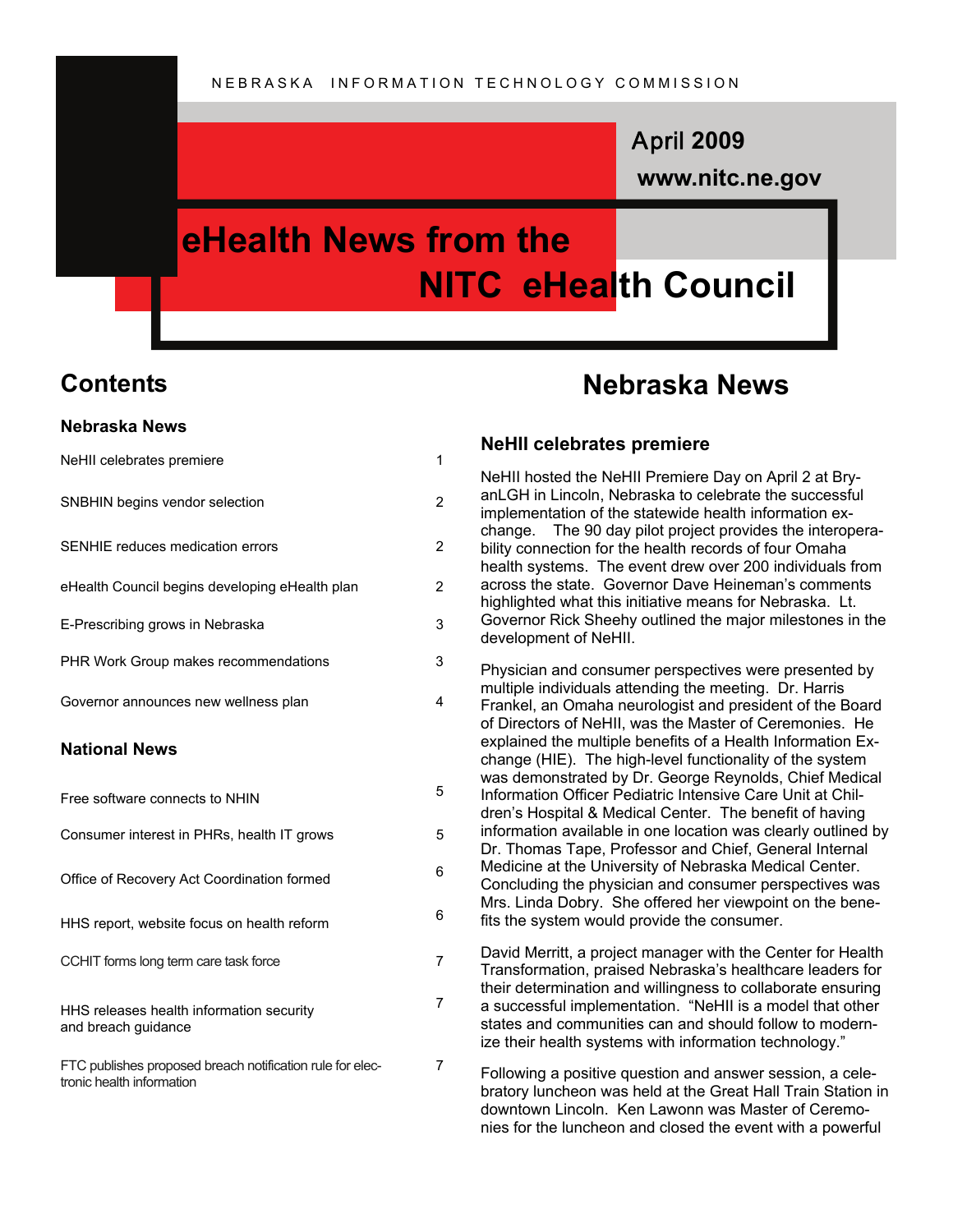Call to Action. The luncheon keynote speaker was Bill Beighe, chief information officer of the Santa Cruz RHIO. The Santa Cruz RHIO is one of the longest standing RHIOs The Southeast Nebraska Health Information Exchange in the country and also uses the Axolotl software which is the product that supports the NeHII HIE. John Reifenberger, Vice President of HIE Development for Axolotl Corporation, gave the closing comments.

As interest continues to grow, Deb Bass and Chris Henkenius are available to present information about NeHII to any interested groups and/or individuals. Please contact Bass and Associates at 402.346.1505.

## **SNBHIN begins vendor selection**

The Southeast Nebraska Behavioral Health Information Network (SNBHIN) is making steady progress on finalizing the system requirements for the Behavioral Health Information Exchange. A nationally recognized technology consultant, Steve Lazarus, of Boundary Information Group (BIG), has been retained and is working with SNBHIN leadership in crafting and overseeing the vendor selection process.

A behavioral health provider IT Capabilities Assessment has been completed to assure that current needs of the provider group are incorporated into the hardware and software acquisition requirements. This information will also be used for training and system implementation planning.

A thorough research process has been completed that identified an exhaustive list of potential vendors. A Request for Information (RFI ) has been issued to a broadly representative group and will be utilized to narrow the field of vendors who will receive the Request for Proposals (RFP) to those that best fit SNBHIN business needs. The RFP will be issued to this select group of vendors in late April, with return vendor proposals anticipated in June.

A Selection Committee including many of the behavioral health provider representatives that serve in different organizational roles has been appointed. This group is working with Mr. Lazarus and SNBHIN Leadership in a rigorous . deliberative process. It is anticipated that selection decisions will be concluded in summer, with acquisition of the system components and vendor contract negotiations concluded by late fall of 2009. All questions regarding the vendor selection process are being routed to Wende Baker, Network Director in Lincoln at (402)441-4388 or wbaker@region5systems.net.

### **SENHIE reduces medication errors**

(SENHIE) is improving the quality of care and increasing efficiency in Thayer County. Through a \$1.6 million Critical Access Hospital Health Information Technology Grant, Thayer County Health Services has implemented the state's first health information exchange. Medical information on patients in Thayer County now flows seamlessly among providers, including physicians at satellite clinics or at Thayer County Health Services in Hebron, physicians and pharmacists at St. Elizabeth's Regional Medical Center, emergency responders, pharmacists, and long term care facilities. Thayer County Health Services is totally electronic, including eMAR (electronic medication administration record), CPOE (computerized physician order entry), and e-prescribing. They have achieved 100% medication reconciliation, and medication errors have been significantly reduced.

### **eHealth Council developing eHealth plan**

The eHealth Council has begun developing a state eHealth Plan. In developing a statewide eHealth plan, the eHealth Council has identified guiding principles for the development of health information exchange in the state. The development of health information exchange in Nebraska will:

- Improve quality of care and performance of health care providers.
- Improve patient safety.
- Ensure privacy and security.
- Enhance public health and disease surveillance efforts.
- Utilize national standards and certification to facilitate interoperability.
- Utilize solutions which are cost-effective and provide the greatest return on investment.
- Utilize a sustainable business model.
- Leverage existing eHealth initiatives and investments in Nebraska.
- Reduce health care costs by reducing medical errors, reducing duplicate tests, increasing use of preferred drug formularies.

#### **PAGE 2**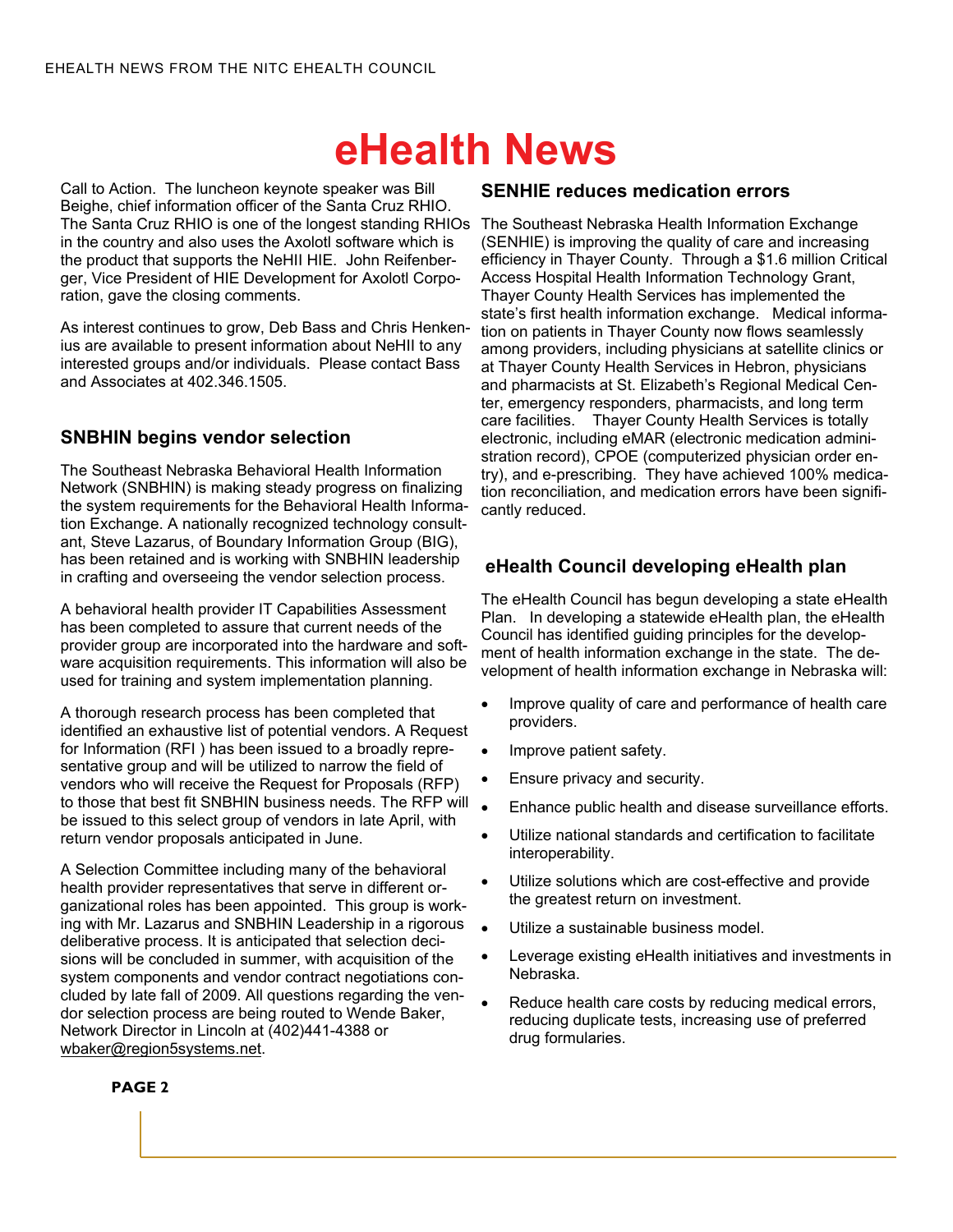- Encourage greater patient involvement in personal health care decisions.
- Support the work processes of providers.

The eHealth Council has also initially identified several broad strategies which will be included in the state plan. These strategies include:

- Encouraging and supporting health IT adoption by providers.
- Encouraging and supporting e-prescribing.
- Encouraging and supporting the adoption of personal health records.
- Supporting the development and expansion of health information exchanges to improve the quality and efficiency of care.
- Encouraging free electronic exchange of health data to state and local public health entities.
- Leveraging the state's role as a payer to support health information exchange.
- Continuing to address health information security and privacy concerns of providers and consumers.
- Addressing issues related to governance, oversight, and financing of health information exchange.
- Promoting the development of a robust telecommunications infrastructure.

For more information, please contact Anne Byers at anne.byers@nebraska.gov.

### **E-Prescribing grows in Nebraska**

The number of prescribers and pharmacies accepting eprescriptions in Nebraska grew significantly from August 2008 to February 2009. Chad Aicklen from Sure-ScriptsRXHub spoke to the eHealth Council's E-Prescribing Work Group on Feb. 18, 2009 and shared the following numbers:

- In Lincoln, 39 pharmacies (62%) accept eprescriptions, up from 31 in August 2008.
- In Omaha, 113 pharmacies (61%) accept eprescriptions, up from 75 in August 2008.
- In non-metro areas of Nebraska, 105 pharmacies (42%) accept e-prescriptions, up from 69 in August 2008.
- Three out of four pharmacies in South Sioux City accept e-prescriptions.
- A total of 261 pharmacies (52%) now accept eprescriptions in Nebraska.
- There are 276 active prescribers (as of Feb. 11, 2009) in Nebraska up from 98 in August 2008.

The eHealth Council's E-Prescribing Work Group has been discussing issues related to e-prescribing and is developing recommendations.

### **PHR Work Group makes recommendations**

The eHealth Council formed a Personal Health Record (PHR) Work Group to:

- Gain a greater understanding of the different types of PHRs available, and make recommendations on engaging consumers and providers in the use of PHRS to manage health care.
- Help understand the interface between PHRs and EMRs and make recommendations on how to encourage providers of health information to populate PHRs with health information.
- Make recommendations on engaging employers and payers in the adoption of PHRs.
- Identify and disseminate best practices.

Members of the work group include:

- Marsha Morien, UNMC
- Ellen Jacobs, College of St. Mary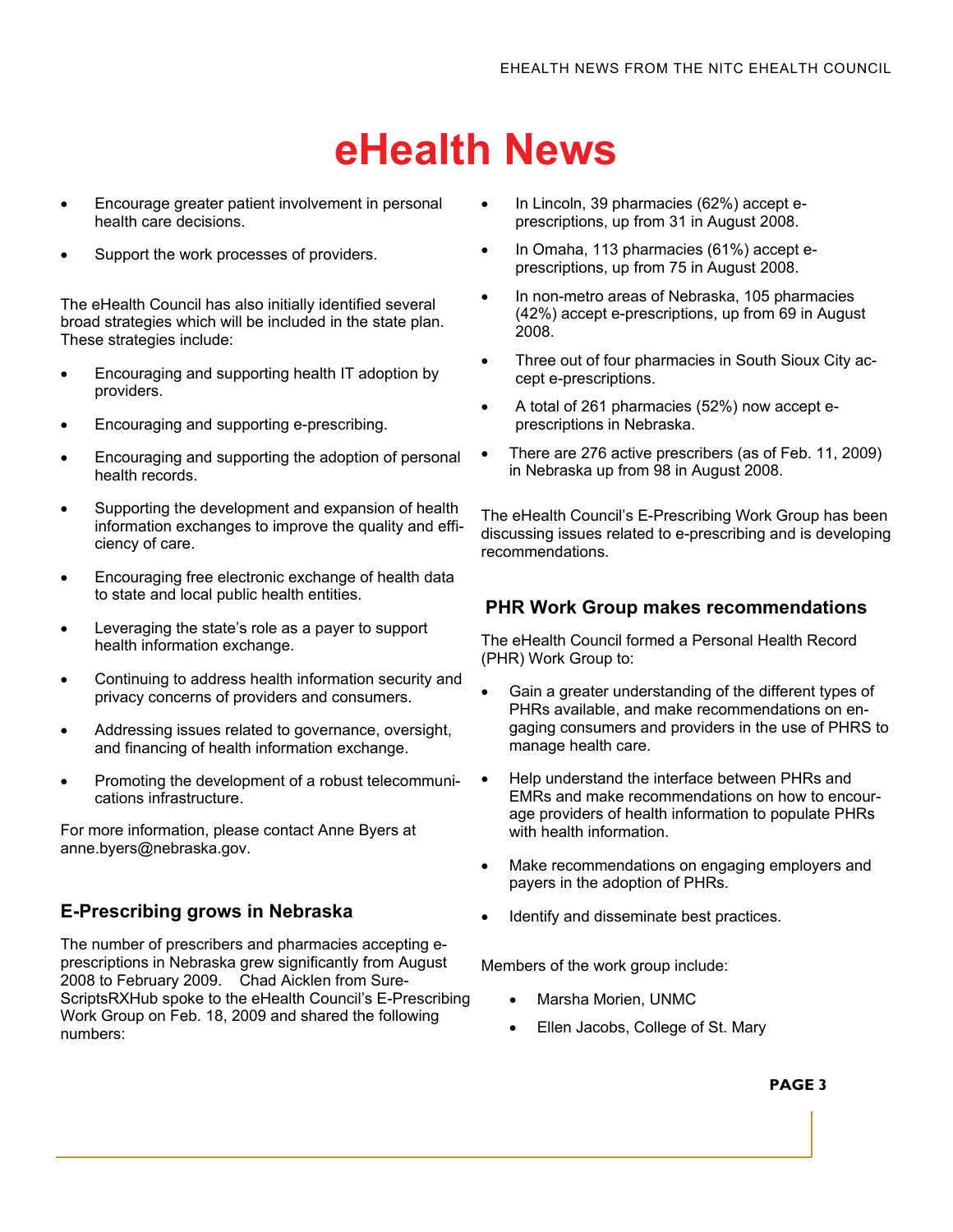- Dan Griess, Box Butte General Hospital
- Clint Williams, Blue Cross Blue Shield of Nebraska
- Lisa Fisher, Blue Cross Blue Shield of Nebraska (alternate)
- Dr. James Canedy, Simply Well
- Michelle Hood, Nebraska Department of Health and Human Services, Immunization Registry
- Kevin Fuji, Creighton University
- Roger Wilson, State of Nebraska, Human Resources
- **David Lawton, Nebraska Department of Health and** Human Services
- Karen Paschal, Creighton University

After discussing issues related to PHRs over the course of several months, the group reached the following conclusions:

- Significant progress is being made in PHR interoperability standards and in the development of privacy and security protections.
- PHRs which are interoperable with other types of electronic medical records offer more value and convenience to consumers by reducing the need to personally enter data and by improving the timeliness, availability and accuracy of data.
- PHRs with financial management functions may offer further value to consumers by providing cost and benefit information to support decision making.
- PHRs which are interoperable may offer more value to health care providers. PHRs populated by data from providers may be viewed as being more reliable by health care providers.
- PHR adoption will require consumer education and incentives. Consumers may be more receptive to PHR adoption in conjunction with certain events such as the birth of a child, enrollment in college, the diagnosis of a chronic disease, or the need to manage care of a parent.
- Health care providers may also require education in incorporating PHRs into patient care and assistance in making adjustments in the practice workflow.
- PHRs as part of a broader health management program can help consumers reduce their health risks, better manage their health, and reduce their health care expenditures.

PHRs as part of a broader health management program can help employers reduce their health care related costs.

- The PHR Work Group also developed the following recommendations:
- The State of Nebraska should explore making immunization data from the state's new immunization registry available to consumers through PHRs.
- Efforts should be made to encourage Nebraska's providers and health information exchanges to make patient data available to patients through PHRs in the future.
- The utilization of PHRs in conjunction with a broader health management program for State employees should be periodically evaluated as a potential way to reduce health care costs. Continued developments in PHRs may reduce implementation costs and increase the ROI.
- The utilization of PHRs in conjunction with a broader health management program for Medicaid recipients should be periodically evaluated as a potential way to reduce health care costs. Continued developments in PHRs may reduce implementation costs and increase the ROI.
- The eHealth Council should look for opportunities to partner with other organizations in educational efforts targeting consumers and providers on the use of PHRs.
- Continued research on the benefits of PHRs and the ROI for PHRs should be done.

The recommendations were approved by the eHealth Council and will be considered for inclusion in the state's eHealth plan currently under development.

#### **PAGE 4**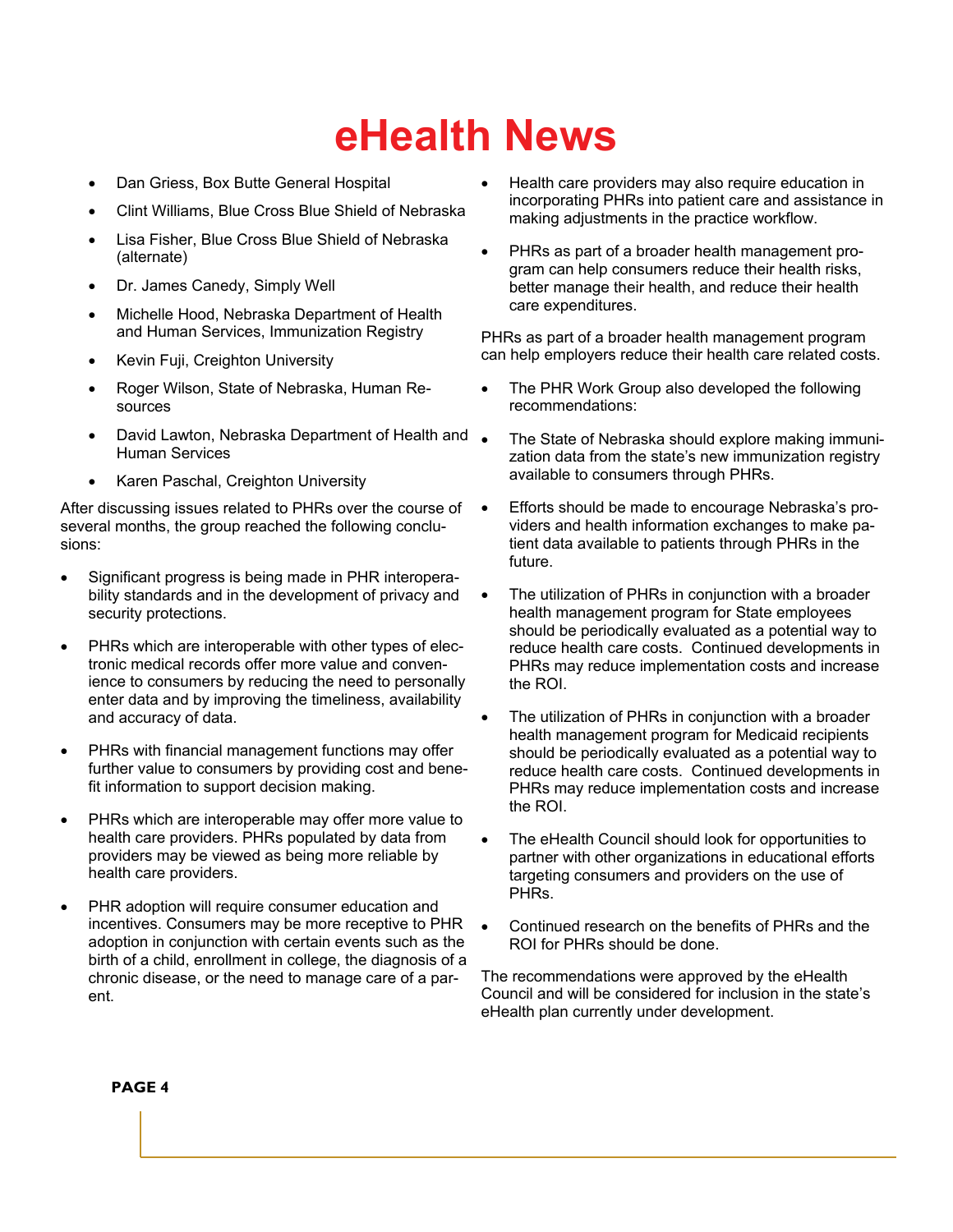### **Governor announces new wellness plan**

Gov. Dave Heineman outlined a wellness program for state employees and the option to choose a health insurance plan offering better coverage for preventative health and wellness. Nebraska is one of the first states to offer state workers a comprehensive plan for health insurance designed to encourage wellness and healthy lifestyles.

The state has contracted with HealthFitness Corp., which works with Fortune 500 companies to provide employees with services that improve health and productivity. The wellness program is connected to a wellness-oriented health insurance plan offering full coverage for annual exams and basic health screenings.

In the first year, state employees signing up for the Wellness PPO plan will be eligible for lower premiums and better coverage for certain screenings by first completing a health risk assessment. The survey covers individual health and lifestyle factors such as current medical conditions and medications, height and weight, and family history and activity. Based on survey responses, HealthFitness will recommend coaching education programs to help improve general wellness, lower health risk factors and improve management of existing chronic conditions.

Survey responses will only be reviewed by HealthFitness. Individual data will not be reported to the State of Nebraska or the state's insurance provider. Information will only be reported in aggregate to help determine the success of the program.

# **National news**

### **Free software connects to NHIN**

The Federal Health Architecture is making software available as a first step to help public and private health information technology systems communicate to the Nationwide Health Information Network (NHIN), a federal initiative to facilitate the electronic exchange of health information. The Federal Health Architecture, an E-Gov initiative led by the Office of the National Coordinator for Health Information Technology (ONC), is making this free software, called CONNECT, and supporting documentation available at [www.connectopensource.org](http://www.connectopensource.org/).

The ONC has facilitated development of the NHIN, which

will tie together health information exchanges, integrated delivery networks, pharmacies, government health facilities and payors, labs, providers, private payors and other stakeholders into a "network of networks." The NHIN provides a mechanism for previously disconnected systems and exchanges to connect to each other and share data. The NHIN uses interoperability standards recognized by the Secretary of Health and Human Services, as well as public and private sector specifications, participation agreements and policies. To enable health information exchanges over the NHIN, the ONC is working to develop the necessary governance processes and legal framework for participation in the network.

"This software will strengthen our health systems' ability to share data electronically and provide a wide range of benefits to citizens," said Robert Kolodner, M.D., National Coordinator for Health Information Technology. "Benefits include up-to-date records available at the point of care; enhanced population health screening; and being able to collect case research faster to facilitate disability claims, as demonstrated by transfers of information already underway between the Social Security Administration and MedVirginia, a regional health information organization."

## **Consumer interest in PHRs, health IT grows**

As health care providers determine how they will take advantage of the \$19 billion allocated in the stimulus package to help jumpstart advances in health information technology (HIT), consumer appetite for electronic health records (EHRs), online tools and services is also growing, according to the results of the 2009 Deloitte Survey of Health Care Consumers [\(www.deloitte.com/](http://www.deloitte.com/us/2009consumersurvey) [us/2009consumersurvey](http://www.deloitte.com/us/2009consumersurvey)).

While only 9 percent of consumers surveyed have an electronic personal health record (PHR), 42 percent are interested in establishing PHRs connected online to their physicians. Fifty-five percent want the ability to communicate with their doctor via email to exchange health information and get answers to questions. Fifty-seven percent reported they'd be interested in scheduling appointments, buying prescriptions and completing other transactions online if their information is protected. Technologies that can facilitate consumer transactions with providers and health plans, like integrated billing systems that make bill payment faster and more convenient, are also appealing to nearly half (47 percent) of consumers surveyed.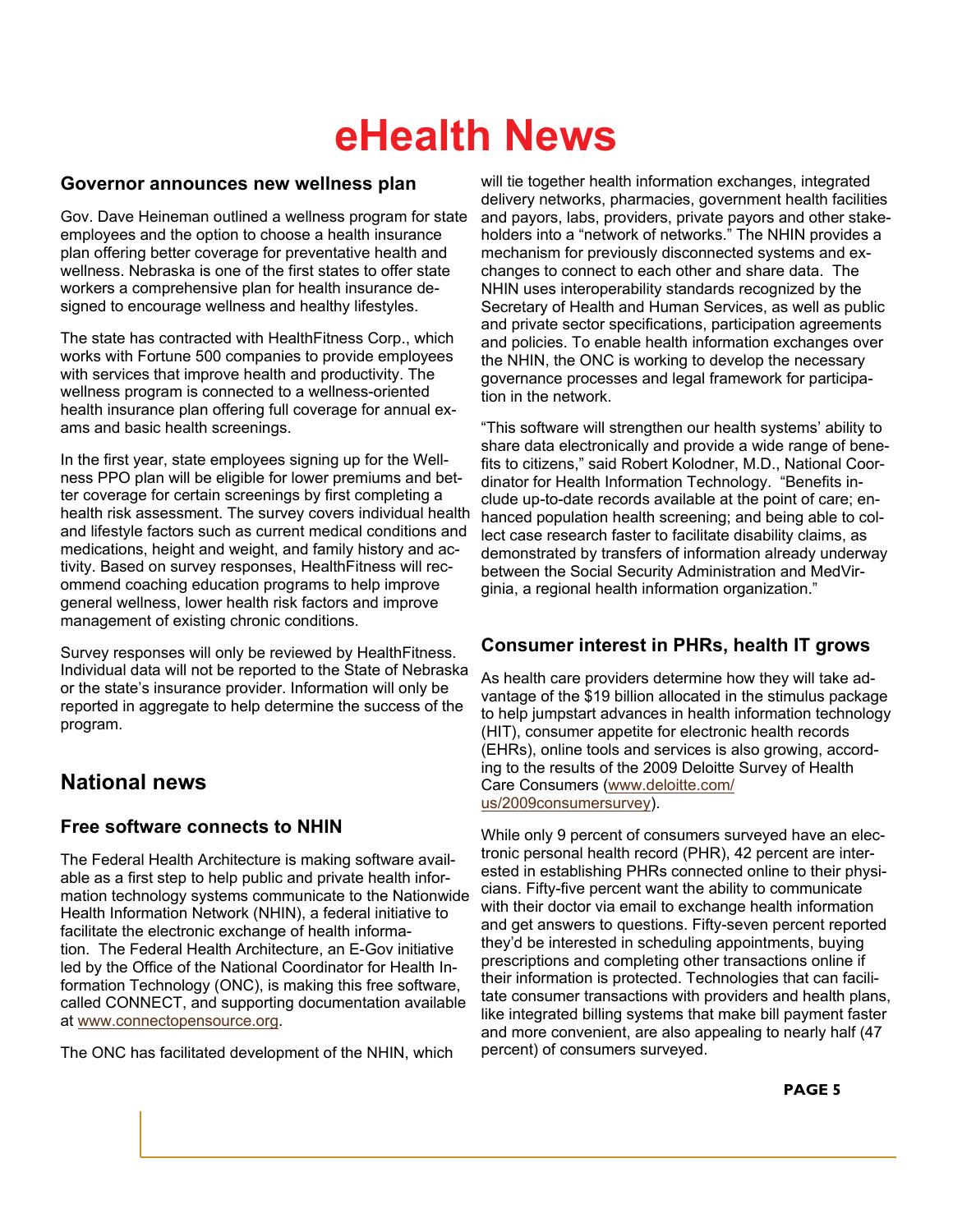Despite strong consumer demand, many are still reluctant about privacy and security of their medical information. Nearly four in 10 (38 percent) of consumers surveyed are very concerned about the privacy and security of personal health information. Another 24 percent said they had no reservations about it; interestingly, women over the age of 65 and men between the ages of 18 to 24 were least risk-averse to sharing personal health information online. Women are also more likely than men to seek online access to doctors, medical records and tools. They are also more interested in using secure websites and slightly more trusting of the information they locate about care and treatment through independent health-related websites, the study revealed.

Additional findings from the survey:

Six in 10 endorse government establishment of standards for how medical information is collected, stored and exchanged.

• Four in 10 (42 percent) favor increasing government funding and incentives to support the adoption of electronic medical records by doctors, hospitals and health plans (2 in 10 oppose). Support is highest among Gen Y (44 percent); Gen X (43 percent); and seniors (43 percent).

Sixty-eight percent are interested in home or remote monitoring devices that permit them to monitor their conditions and electronically report it to their physicians; interest is particularly high among seniors (78 percent) and those with chronic conditions (75 percent).

Thirty percent of prescription medication users say they purchased medications online or through mail order in the previous 12 months; Medicaid enrollees were the most likely to report this (37 percent).

• Forty-one percent of all consumers say they'd be likely to order medications online or by mail order if they were to develop a health condition that required regular medication.

According to additional Deloitte analysis, "Reducing Costs While Improving the U.S. Health Care System: The Health Care Reform Pyramid" [\(www.deloitte.com/us/](http://www.deloitte.com/us/healthreformpyramid) [healthreformpyramid](http://www.deloitte.com/us/healthreformpyramid)), the investment of \$50 billion for HIT over five years, to which the administration has pledged \$19 billion in the stimulus package, has the potential to achieve net-present-value (NPV) savings as high as \$90

billion over 10 years. The advantages of personalized medicine in tandem with comparative effectiveness and HIT could achieve NPV savings as high as \$140 billion over 10 years.

# **Office of Recovery Act Coordination formed**

The Department of Health and Human Services today announced the creation of the Office of Recovery Act Coordination. The Office will help ensure the timely, organized and transparent distribution of an estimated \$137 billion in Recovery Act Funds managed by the Department of Health and Human Services.

Dennis Williams will lead the new office and serve as HHS' Deputy Assistant Secretary for Recovery Act Coordination. Mr. Williams has served in the department for more than 20 years in offices including the Health Resources Services Administration and the Office of the Assistant Secretary for Management and Budget.

The Department of Health and Human Services has distributed \$3 billion in Recovery Act funds as of March 11, 2009, to support a variety of policies and programs including Community Health Centers and Medicaid.

To track the progress of HHS activities funded through the ARRA, visit [www.hhs.gov/recovery](http://www.hhs.gov/recovery/). To track all federal funds provided through the ARRA, visit [www.recovery.gov](http://www.recovery.gov).

### **HHS report, website focus on health reform**

Americans expressed serious concerns regarding health care in a new report released by the Department of Health and Human Services. The report, *Americans Speak on Health Reform: Report on Health Care Community Discussions,* summarizes comments from the thousands of Americans who hosted and participated in Health Care Community Discussions across the country and highlights the need for immediate action to reform health care.

The report is available on a new Web site dedicated to health reform: [www.healthreform.gov](http://www.healthreform.gov/). The Web site will allow Americans to share their thoughts about health reform with the Obama Administration.

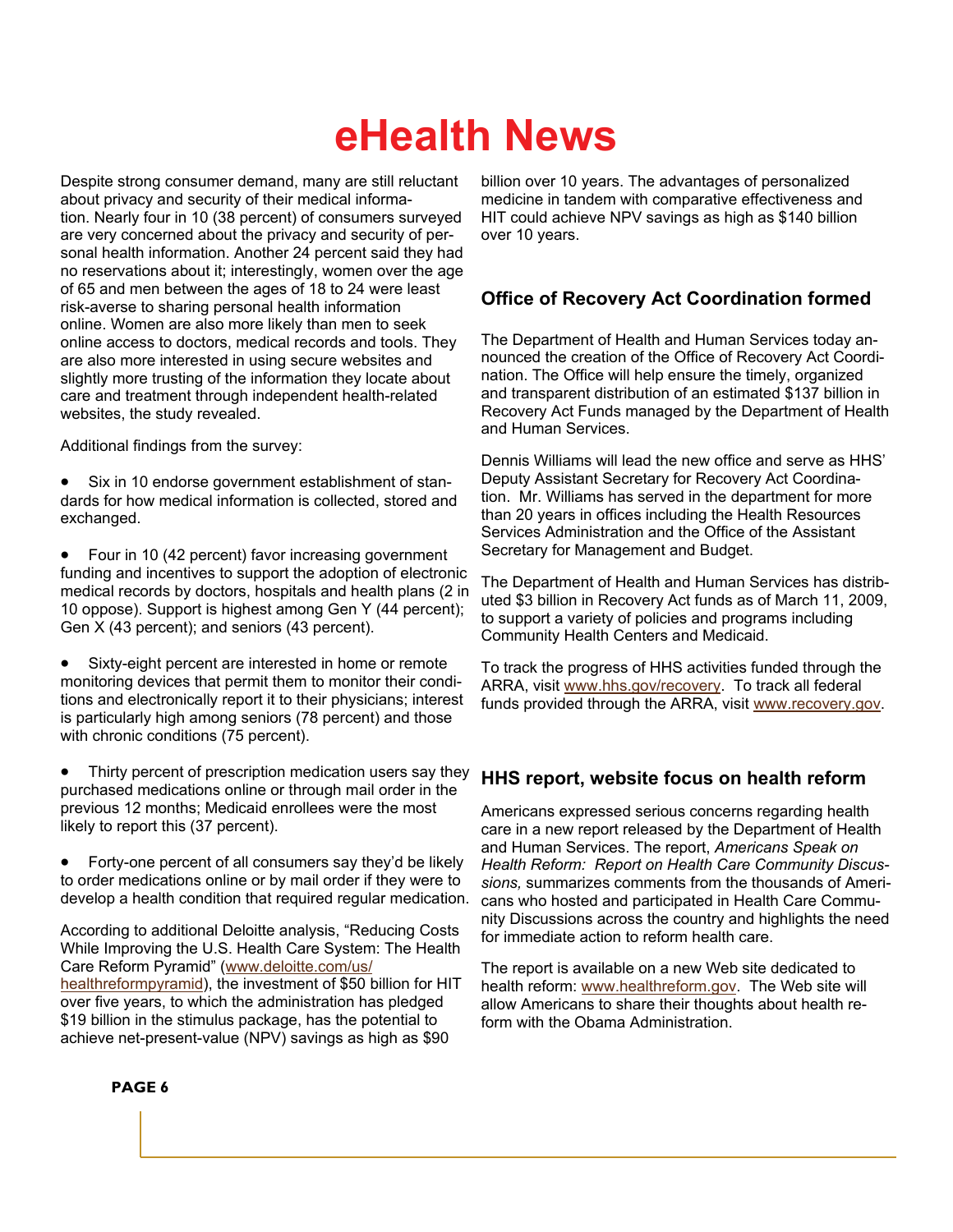## **CCHIT forms long term care task force**

In an effort to provide broad provider, industry and government strategic guidance for its new Long Term Care Spectrum (LTCS) certification development, the Certification Commission for Healthcare Information Technology (CCHIT®) has assembled a special LTCS Advisory Task Force.

This volunteer task force, composed of representatives with skilled nursing facility, assisted living, home care, hospice, health information technology and public payer experience, will assist the Commission in assessing the current landscape and advising on the appropriate direction and scope of work for the LTCS Work Group. Members will deliver their recommendations to the Commission and the Work Group prior to the initiation of development work scheduled to begin in July 2009 for a certification program launch planned for July 2010. More information is available at [www.cchit.org](http://www.cchit.org/).

## **HHS releases health information security and breach guidance**

The U.S. Department of Health and Human Services (HHS) published guidance on April 17 regarding technologies and methodologies to secure health information and prevent harm by rendering health information unusable, unreadable, or indecipherable to unauthorized individuals. The American Recovery and Reinvestment Act required publication of the guidance by April 18. This builds on the existing requirements of the HIPAA Privacy and Security Rules, which are unchanged.

The guidance issued today provides steps entities can take to secure personal health information and establishes the trigger for when entities must notify that patient data has been compromised. This guidance is related to "breach notification" regulations, which will be issued by HHS and the Federal Trade Commission respectively. The HHS regulations will apply to entities covered by the Health Insurance Portability and Accountability Act of 1996 (HIPAA) and the FTC regulation will apply to vendors of personal health records and certain others not covered by HIPAA. The Recovery Act requires that these regulations be published within 180 days of enactment.

The guidance was developed through a joint effort by the HHS Office for Civil Rights (OCR), Office of the National

Coordinator for Health Information Technology (ONC), and Centers for Medicare &Medicaid Services (CMS). The guidance released today can be read by visiting [www.hhs.gov/](http://www.hhs.gov/ocr/privacy) [ocr/privacy](http://www.hhs.gov/ocr/privacy).

The guidance issued this month must be updated annually but HHS may update and reissue it this year, after public comment is considered and at the same time HHS's breach notification regulation is published.

### **FTC publishes proposed breach notification rule for electronic health information**

The Federal Trade Commission announced that it has approved a Federal Register notice seeking public comment on a proposed rule that would require entities to notify consumers when the security of their electronic health information is breached.

The American Recovery and Reinvestment Act of 2009 (the Recovery Act) includes provisions to advance the use of health information technology and, at the same time, strengthen privacy and security protections for health information. Among other things, the Recovery Act recognizes that there are new types of Web-based entities that collect or handle consumers' sensitive health information. Some of these entities offer personal health records, which consumers can use as an electronic, individually controlled repository for their medical information. Others provide online applications through which consumers can track and manage different kinds of information in their personal health records. For example, consumers can connect a device such as a pedometer to their computers and upload miles traveled, heart rate, and other data into their personal health records. These innovations have the potential to provide numerous benefits for consumers, which can only be realized if they have confidence that the security and confidentiality of their health information will be maintained.

To address these issues, the Recovery Act requires the Department of Health and Human Services to conduct a study and report, in consultation with the FTC, on potential privacy, security, and breach notification requirements for vendors of personal health records and related entities. This study and report must be completed by February 2010. In the interim, the Act requires the Commission to issue a temporary rule requiring these entities to notify consumers if the security of their health information is